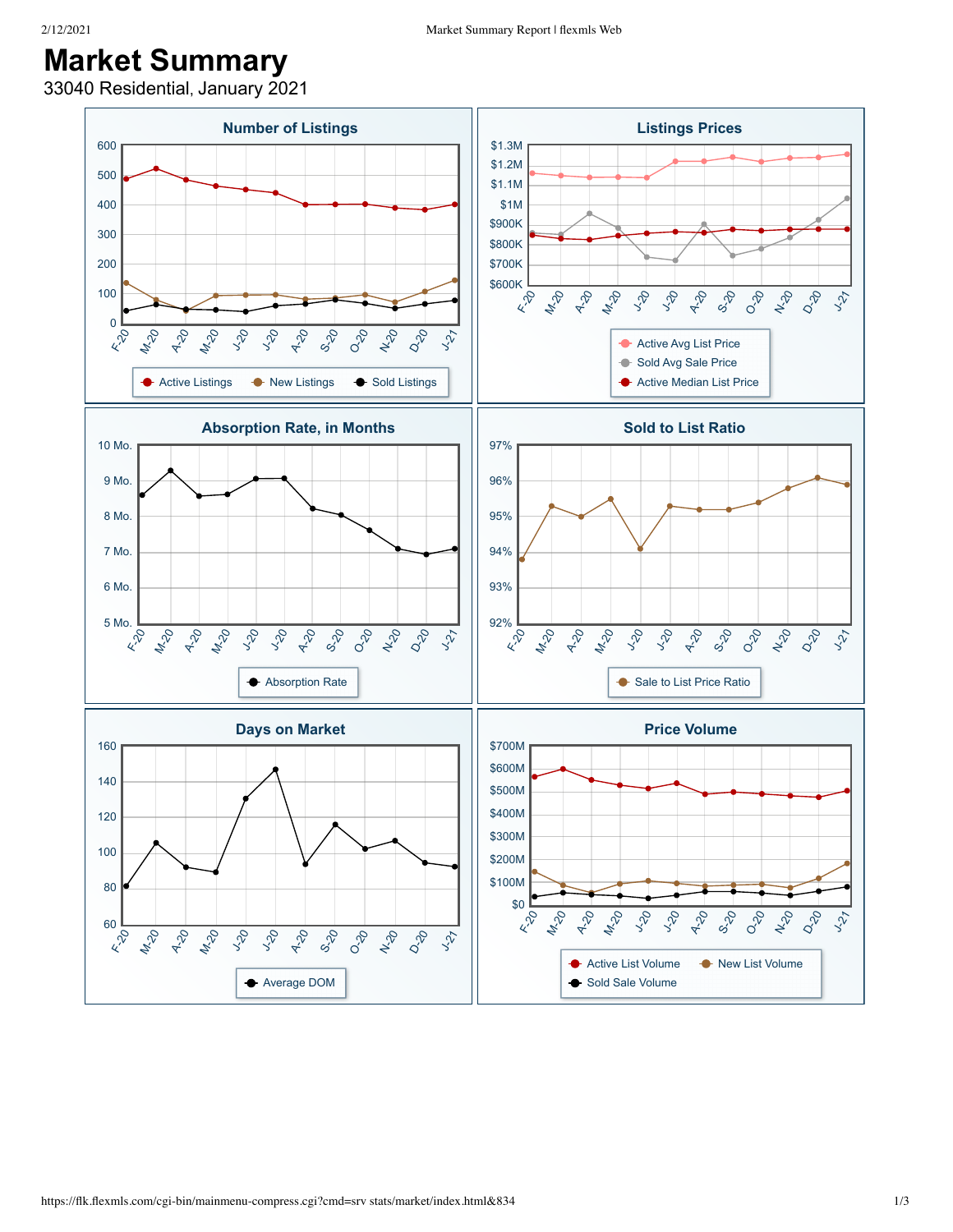| <b>Summary Statistics</b> |             |             |         |                 |                 |           |
|---------------------------|-------------|-------------|---------|-----------------|-----------------|-----------|
|                           | $Jan-21$    | Jan-20      | $%$ Chq | <b>2021 YTD</b> | <b>2020 YTD</b> | % Chg $ $ |
| Absorption Rate           | 7.1         | 8.19        | -13.31  | 7.1             | 8.19            | $-13.31$  |
| Average List Price        | \$1.257.201 | \$1.176.850 | 6.83    | \$1.241.443     | \$1.144.838     | 8.44      |
| l Median List Price       | \$880,000   | \$869,000   | 1.27    | \$865,000       | \$849,000       | 1.88      |
| Average Sale Price        | \$1.034.596 | \$772.419   | 33.94   | \$1.034.596     | \$772.419       | 33.94     |
| Median Sale Price         | \$720,000   | \$675,000   | 6.67    | \$720,000       | \$675,000       | 6.67      |
| Average DOM               | 92          | 68          | 35.29   | 92              | 68              | 35.29     |
| Median DOM                | 69          | 43          | 60.47   | 69              | 43              | 60.47     |

| <b>Sold Listings</b> |                |                   |          |                |                     |          | <b>Pending Listings</b> |                |                   |          |      |                     |          |
|----------------------|----------------|-------------------|----------|----------------|---------------------|----------|-------------------------|----------------|-------------------|----------|------|---------------------|----------|
|                      |                | <b>This Month</b> |          |                | <b>Year to Date</b> |          |                         |                | <b>This Month</b> |          |      | <b>Year to Date</b> |          |
|                      | 2021           | 2020              | % Chg    | 2021           | 2020                | % Chg    |                         | 2021           | 2020              | % Chg    | 2021 | 2020                | % Chg    |
| 0-99,999             | 0              | 0                 | 0.0      | 0              | 0                   | 0.0      | 0-99,999                | 0              | 0                 | 0.0      | 0    | 0                   | 0.0      |
| 100,000-149,999      | 0              | 0                 | 0.0      | 0              | 0                   | 0.0      | 100,000-149,999         | 0              | $\mathbf 0$       | 0.0      | 0    | 0                   | 0.0      |
| 150,000-199,999      | 1              | 0                 | N/A      | 1              | 0                   | N/A      | 150,000-199,999         | 0              | $\mathbf{1}$      | $-100.0$ | 0    | $\mathbf{1}$        | $-100.0$ |
| 200,000-249,999      | 2              | 3                 | $-33.3$  | $\overline{2}$ | 3                   | $-33.3$  | 200,000-249,999         | 1              | $\overline{2}$    | $-50.0$  | 1    | $\overline{2}$      | $-50.0$  |
| 250,000-299,999      | 1              | 1                 | 0.0      | $\mathbf{1}$   | $\mathbf{1}$        | 0.0      | 250,000-299,999         | 0              | $\Omega$          | 0.0      | 0    | 0                   | 0.0      |
| 300,000-349,999      | 1              | 3                 | $-66.7$  | 1              | 3                   | $-66.7$  | 300,000-349,999         | 1              | 0                 | N/A      | 1    | 0                   | N/A      |
| 350,000-399,999      | 4              | 4                 | 0.0      | 4              | $\overline{4}$      | 0.0      | 350,000-399,999         | 5              | 5                 | 0.0      | 5    | 5                   | 0.0      |
| 400,000-449,999      | 4              | 3                 | 33.3     | 4              | 3                   | 33.3     | 400,000-449,999         | 1              | 5                 | $-80.0$  | 1    | 5                   | $-80.0$  |
| 450,000-499,999      | 1              | 2                 | $-50.0$  | 1              | $\overline{2}$      | $-50.0$  | 450,000-499,999         | 4              | 4                 | 0.0      | 4    | 4                   | 0.0      |
| 500,000-549,999      | 5              | 0                 | N/A      | 5              | $\mathbf 0$         | N/A      | 500,000-549,999         | 2              | $\overline{4}$    | $-50.0$  | 2    | 4                   | $-50.0$  |
| 550,000-599,999      | 6              | $\overline{2}$    | 200.0    | 6              | $\overline{2}$      | 200.0    | 550,000-599,999         | 1              | 6                 | $-83.3$  | 1    | 6                   | $-83.3$  |
| 600,000-649,999      | 7              | 3                 | 133.3    | 7              | 3                   | 133.3    | 600,000-649,999         | 2              | $\overline{4}$    | $-50.0$  | 2    | 4                   | $-50.0$  |
| 650,000-699,999      | 6              | 4                 | 50.0     | 6              | $\overline{4}$      | 50.0     | 650,000-699,999         | 3              | 5                 | $-40.0$  | 3    | 5                   | $-40.0$  |
| 700,000-749,999      | 4              | 2                 | 100.0    | 4              | $\overline{2}$      | 100.0    | 700,000-749,999         | 2              | $\overline{2}$    | 0.0      | 2    | 2                   | 0.0      |
| 750,000-799,999      | 3              | 1                 | 200.0    | 3              | $\mathbf{1}$        | 200.0    | 750,000-799,999         | 3              | $\overline{2}$    | 50.0     | 3    | $\overline{2}$      | 50.0     |
| 800,000-849,999      | $\overline{2}$ | 3                 | $-33.3$  | 2              | 3                   | $-33.3$  | 800,000-849,999         | 0              | $\mathbf{0}$      | 0.0      | 0    | 0                   | 0.0      |
| 850,000-899,999      | 4              | $\overline{2}$    | 100.0    | 4              | $\overline{2}$      | 100.0    | 850,000-899,999         | $\overline{2}$ | $\overline{7}$    | $-71.4$  | 2    | $\overline{7}$      | $-71.4$  |
| 900,000-949,999      | 2              | 1                 | 100.0    | $\overline{2}$ | $\mathbf{1}$        | 100.0    | 900,000-949,999         | 1              | $\Omega$          | N/A      | 1    | 0                   | N/A      |
| 950,000-999,999      | 2              | 1                 | 100.0    | $\overline{2}$ | $\mathbf{1}$        | 100.0    | 950,000-999,999         | 3              | 3                 | 0.0      | 3    | 3                   | 0.0      |
| 1,000,000-1,099,999  | 1              | 3                 | $-66.7$  | 1              | 3                   | $-66.7$  | 1,000,000-1,099,999     | 0              | $\mathbf{1}$      | $-100.0$ | 0    | $\mathbf{1}$        | $-100.0$ |
| 1,100,000-1,199,999  | 1              | 1                 | 0.0      | 1              | $\mathbf{1}$        | 0.0      | 1,100,000-1,199,999     | 2              | $\overline{4}$    | $-50.0$  | 2    | 4                   | $-50.0$  |
| 1,200,000-1,299,999  | 1              | 3                 | $-66.7$  | $\mathbf{1}$   | 3                   | $-66.7$  | 1,200,000-1,299,999     | 0              | 3                 | $-100.0$ | 0    | 3                   | $-100.0$ |
| 1,300,000-1,399,999  | 2              | 1                 | 100.0    | $\overline{2}$ | $\mathbf{1}$        | 100.0    | 1,300,000-1,399,999     | 0              | $\overline{2}$    | $-100.0$ | 0    | $\overline{2}$      | $-100.0$ |
| 1,400,000-1,499,999  | $\overline{2}$ | 1                 | 100.0    | $\overline{2}$ | $\mathbf{1}$        | 100.0    | 1,400,000-1,499,999     | 3              | $\mathbf{1}$      | 200.0    | 3    | 1                   | 200.0    |
| 1,500,000-1,599,999  | 1              | 1                 | 0.0      | 1              | $\mathbf{1}$        | 0.0      | 1,500,000-1,599,999     | 0              | $\mathbf 0$       | 0.0      | 0    | 0                   | 0.0      |
| 1,600,000-1,699,999  | 1              | 0                 | N/A      | 1              | 0                   | N/A      | 1,600,000-1,699,999     | 0              | $\Omega$          | 0.0      | 0    | 0                   | 0.0      |
| 1,700,000-1,799,999  | 2              | 0                 | N/A      | $\overline{2}$ | 0                   | N/A      | 1,700,000-1,799,999     | 0              | $\mathbf 0$       | 0.0      | 0    | 0                   | 0.0      |
| 1,800,000-1,899,999  | $\overline{2}$ | 0                 | N/A      | $\overline{c}$ | 0                   | N/A      | 1,800,000-1,899,999     | 3              | $\overline{2}$    | 50.0     | 3    | $\overline{2}$      | 50.0     |
| 1,900,000-1,999,999  | 0              | 1                 | $-100.0$ | 0              | $\mathbf{1}$        | $-100.0$ | 1,900,000-1,999,999     | 2              | $\Omega$          | N/A      | 2    | 0                   | N/A      |
| 2,000,000-2,249,999  | 4              | 0                 | N/A      | 4              | $\mathbf 0$         | N/A      | 2,000,000-2,249,999     | 0              | $\Omega$          | 0.0      | 0    | 0                   | 0.0      |
| 2,250,000-2,499,999  | 1              | 0                 | N/A      | 1              | $\mathbf 0$         | N/A      | 2,250,000-2,499,999     | 2              | 1                 | 100.0    | 2    | 1                   | 100.0    |
| 2,500,000-2,749,999  | 1              | 1                 | 0.0      | 1              | $\mathbf{1}$        | 0.0      | 2,500,000-2,749,999     | 1              | 1                 | 0.0      | 1    | 1                   | 0.0      |
| 2,750,000-2,999,999  | 1              | 0                 | N/A      | 1              | 0                   | N/A      | 2,750,000-2,999,999     | 1              | 1                 | 0.0      | 1    | 1                   | 0.0      |
| 3,000,000-3,249,999  | 1              | 0                 | N/A      | 1              | 0                   | N/A      | 3,000,000-3,249,999     | 0              | $\mathbf 0$       | 0.0      | 0    | 0                   | 0.0      |
| 3,250,000-3,499,999  | 1              | 0                 | N/A      | 1              | $\mathbf 0$         | N/A      | 3,250,000-3,499,999     | 0              | $\mathbf{1}$      | $-100.0$ | 0    | $\mathbf{1}$        | $-100.0$ |
| 3,500,000-3,749,999  | 0              | 0                 | 0.0      | 0              | $\mathbf 0$         | 0.0      | 3,500,000-3,749,999     | $\mathbf 0$    | $\Omega$          | 0.0      | 0    | 0                   | 0.0      |
| 3,750,000-3,999,999  | 0              | 0                 | 0.0      | 0              | $\mathbf 0$         | 0.0      | 3,750,000-3,999,999     | 2              | $\Omega$          | N/A      | 2    | 0                   | N/A      |
| 4,000,000-4,249,999  | 0              | 0                 | 0.0      | 0              | 0                   | 0.0      | 4,000,000-4,249,999     | 0              | 0                 | 0.0      | 0    | 0                   | 0.0      |
| 4,250,000-4,499,999  | 0              | 0                 | 0.0      | 0              | 0                   | 0.0      | 4,250,000-4,499,999     | 0              | $\mathbf{1}$      | $-100.0$ | 0    | 1                   | $-100.0$ |
| 4,500,000-4,749,999  | 0              | 0                 | 0.0      | 0              | 0                   | 0.0      | 4,500,000-4,749,999     | 0              | $\mathbf 0$       | 0.0      | 0    | 0                   | 0.0      |
| 4,750,000-4,999,999  | 0              | 0                 | 0.0      | 0              | 0                   | 0.0      | 4,750,000-4,999,999     | 0              | 0                 | 0.0      | 0    | 0                   | 0.0      |
| $5,000,000+$         | 1              | 0                 | N/A      | 1              | $\mathbf 0$         | N/A      | 5,000,000+              | 0              | $\mathbf 0$       | 0.0      | 0    | 0                   | 0.0      |
| <b>Totals</b>        | 78             | 47                | 66.0     | 78             | 47                  | 66.0     | <b>Totals</b>           | 47             | 68                | $-30.9$  | 47   | 68                  | $-30.9$  |
|                      |                |                   |          |                |                     |          |                         |                |                   |          |      |                     |          |